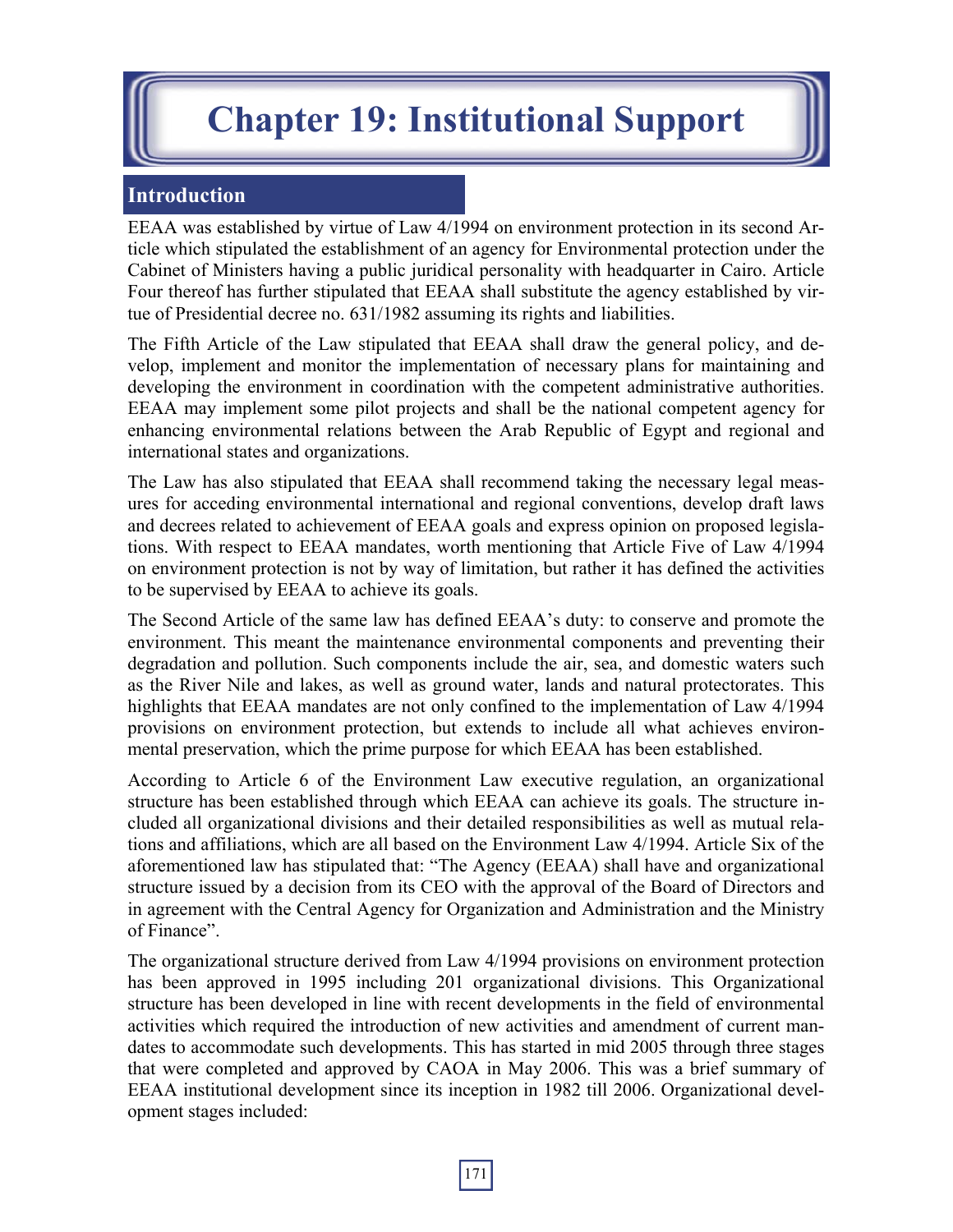- 1. Presidential decree 631/1982 was promulgated establishing an agency for environmental affairs under The Cabinet of Ministers. Its role was defined by virtue of the decree's Second Article to act as the link between the Cabinet of Ministers and the different ministries and organizations in the field of environmental preservation. The decree's Fourth Article empowered the Cabinet Minister with the agency's supervision investing the agency with the power to issue decisions necessary for running its business.
- 2. Presidential Decree no. 479/1983 was promulgated nominating the minister responsible for implementing the provisions of law 102/1983 on natural protectorates in Egypt. The decreed in its First Article has mandated the Prime Minister with the responsibility of implementing the provisions of this Law.
- 3. The Cabinet Minister and Minister of State for Administrative Development issued decree no.1/1985 approving EEAA organizational structure (The first organizational structure for EEAA) including the following general organizational divisions.



- 4. The Cabinet Minister and Minister of State for Administrative Development Decree no.12/1987 has been issued regulating EEAA Regional Branch Offices (RBOs) in governorates. The decree stipulated in its First Article that "EMUs, existing and future natural protectorates to be established in governorates shall be integrated with RBOs".
- 5. The Cabinet Minister and Minister of State for Administrative Development Decree no. 30/1991 on EEAA reorganization as shown in the organizational chart in figure (19-2).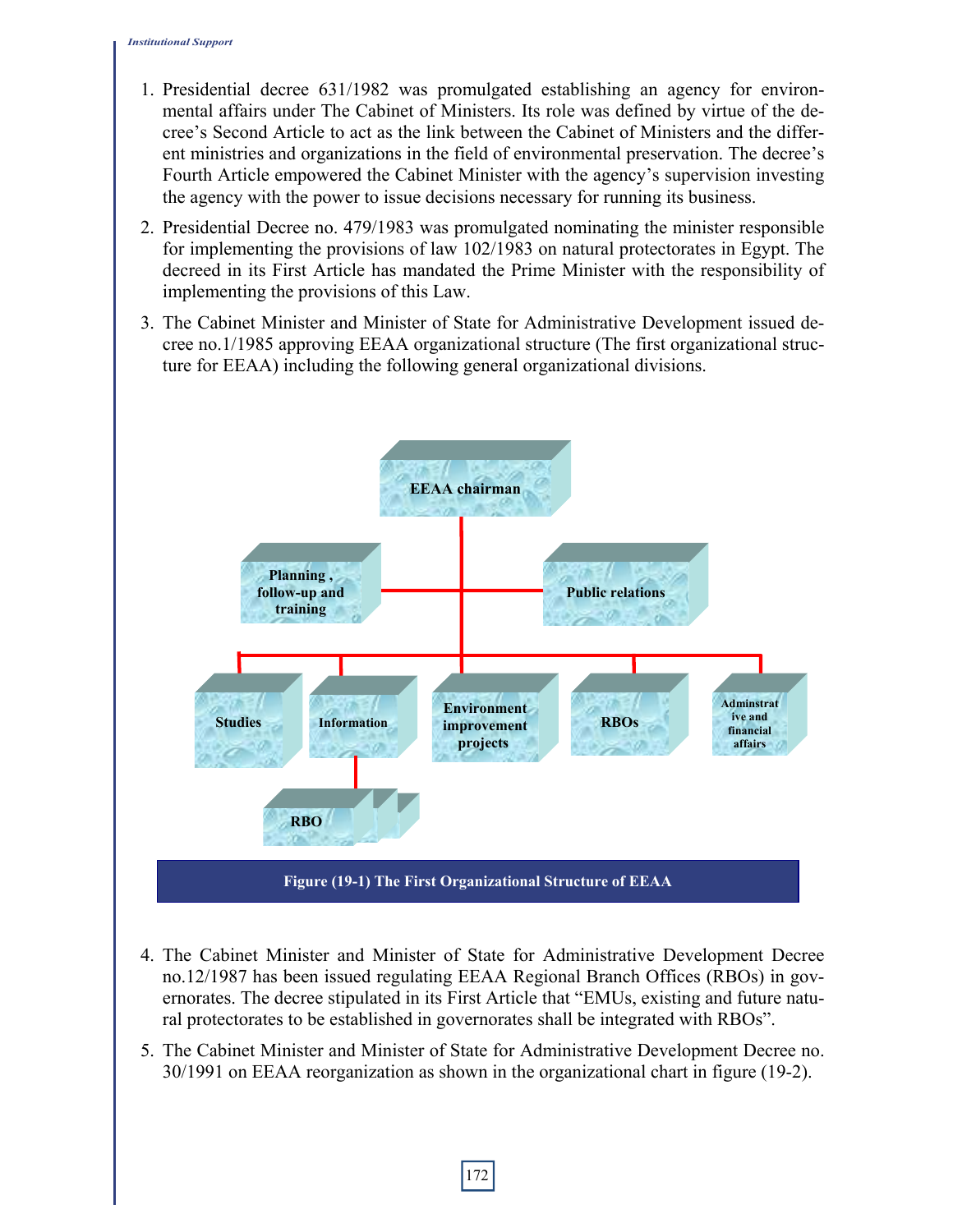

6. Law 4/1994 has been issued on 27/1/1994- . Its Second Article provided that:

 (An agency for the protection and promotion of the environment **shall be established within the cabinet of ministries** under the name the "Environmental Affairs Agency". The Agency shall have a public juridical personality and shall be affiliated to the competent Minister for Environmental Affairs. It shall have an independent budget and its head office shall be located in Cairo. The Minister for Environmental Affairs may establish branches for the Agency in the governorates by ministerial decree, priority to be given to industrial areas.)

- a. The Fourth Article stated that EEAA shall substitute the agency to be established by virtue of Presidential Decree no. 631/1982.
- b. The Law's Fifth Article defined EEAA role as follows:
	- (1) Drawing policies.
	- (2) Developing necessary plans for environmental conservation and development.
	- (3) Following up their implementation in coordination with competent administrative authorities.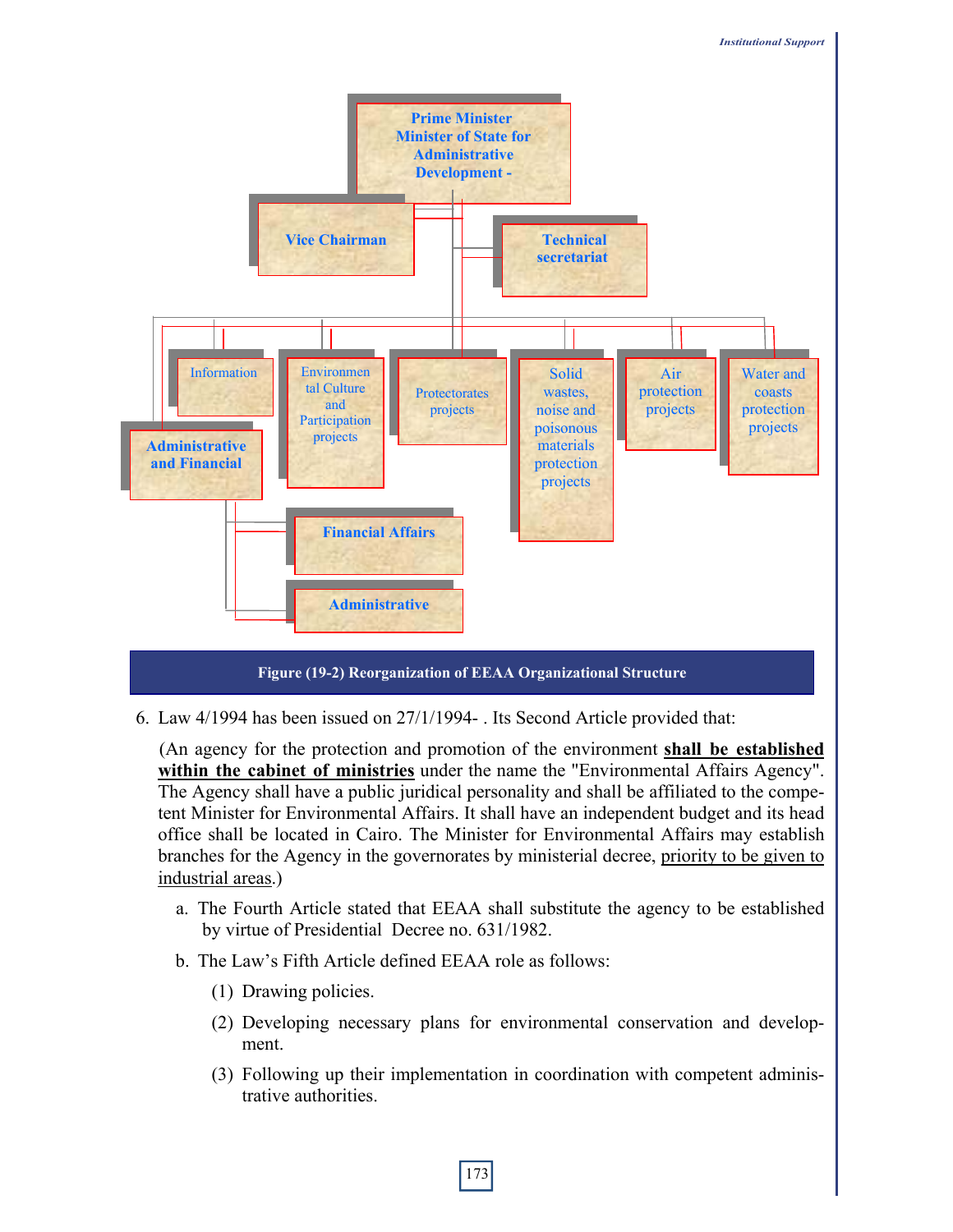- c. The text of the Law realistically and reasonably clarified that monitoring the implementation of plans shall be in coordination with the competent administrative authorities – each authority being duly responsible - within the state executive body. EEAA shall not dispute the authority of any of such competent authorities, but shall coordinate with them in monitoring the implementation of plans aiming at conserving the environment in their respective sectors.
- d. Such characteristic (EEAA coordination role in monitoring plans implementation) is a common characteristic associated with all environmental protection agencies worldwide. This was adopted by legislators and institutional policy makers in Egypt in line with the global trend. However, for such coordination role to be effective, Presidential Decree no. 630/1982 has stipulated that EEAA shall be under the Cabinet of Ministers. The Presidential Decree no. 479/1983 in its First Article has also deemed the Prime Minister responsible for the implementation of Law 102/1983. Hence, Law 4/1994 has, in its Second Article, similarly affiliated EEAA to the Cabinet of Ministers.
- e. The Agency's organizational structure approved in 1995 was a reflection of the provisions of this Law. Its units included regulatory mechanisms that apply legislative provisions founded by environment protection articles in its first, second and third chapters on legislative mechanisms related to environment protection and its three elements water, air and soil. Added to this is paragraph 14 that includes natural protectorates management activity within EEAA responsibilities. The detailed responsibilities of the organizational structure units stated the necessity of coordination with competent authorities in undertaking environmental conservation mandates.

## **New Organizational Structure and Development Stages**

EEAA organizational structure approved by CAOA decree no. 229/1995 has not witnessed any modification or development since it was approved and until 2005.

In view of recent developments in environmental work, in addition to the expansion of EEAA activity and the increase of work load and staff, it became inevitable to reconsider such organizational framework that includes EEAA activities and functions. Hence, organizational development efforts and a development plan have been initiated mid 2005 on three stages that ended in May 2006 by CAOA approval on the reorganization of EEAA organizational structure.

**The following organizational charts** presents the new EEAA organizational structure. The structure presented in figure (19-3), including 506 organizational units, is the official framework and entity that secures the flow and progress of EEAA administrative and procedural processes during the following stage according to current local and global environmental developments for realizing public policies and goals for which EEAA has been established, on top of which is the Egyptian environment preservation and development.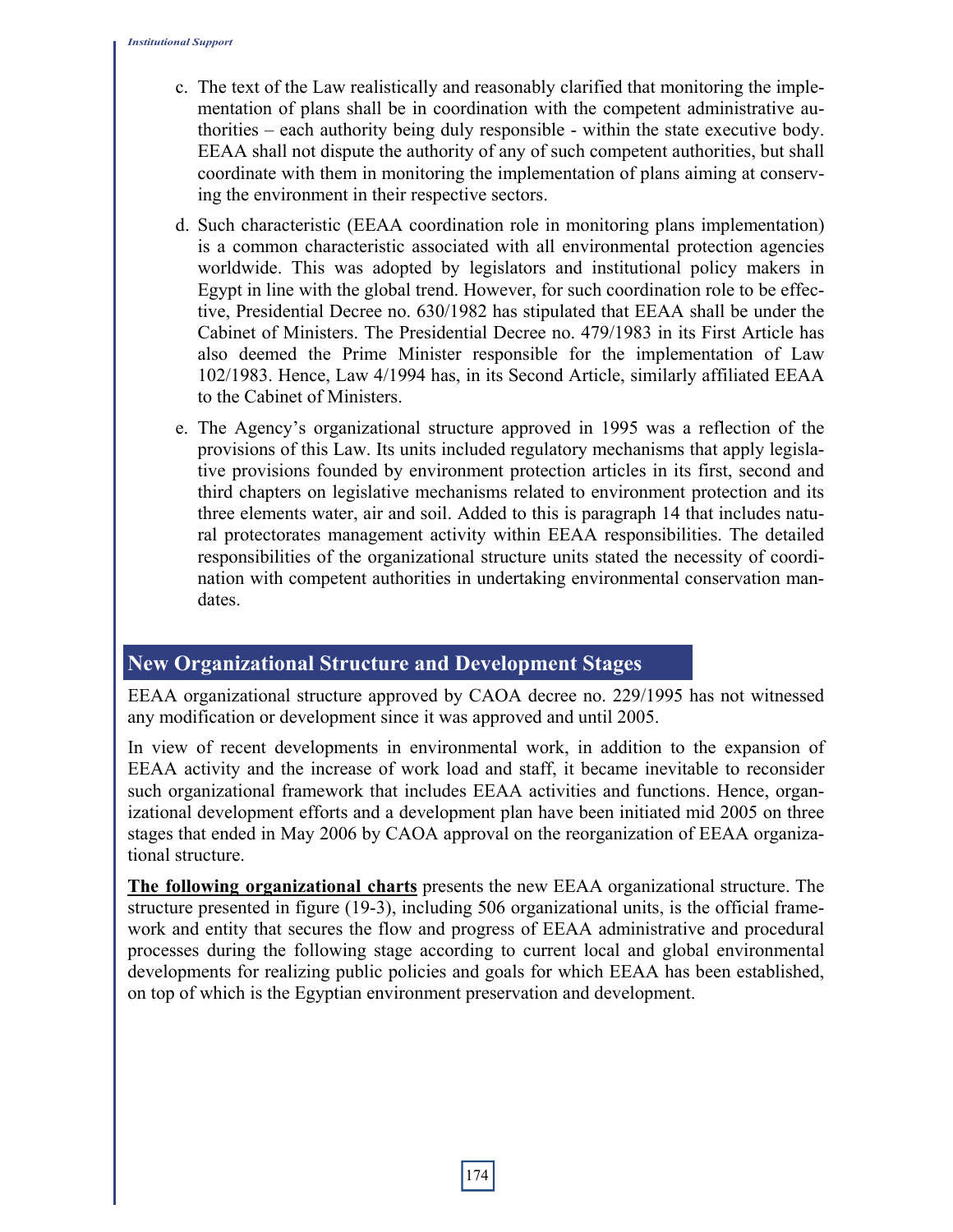

**Figure (19-3a) EEAA New Organizational Structure**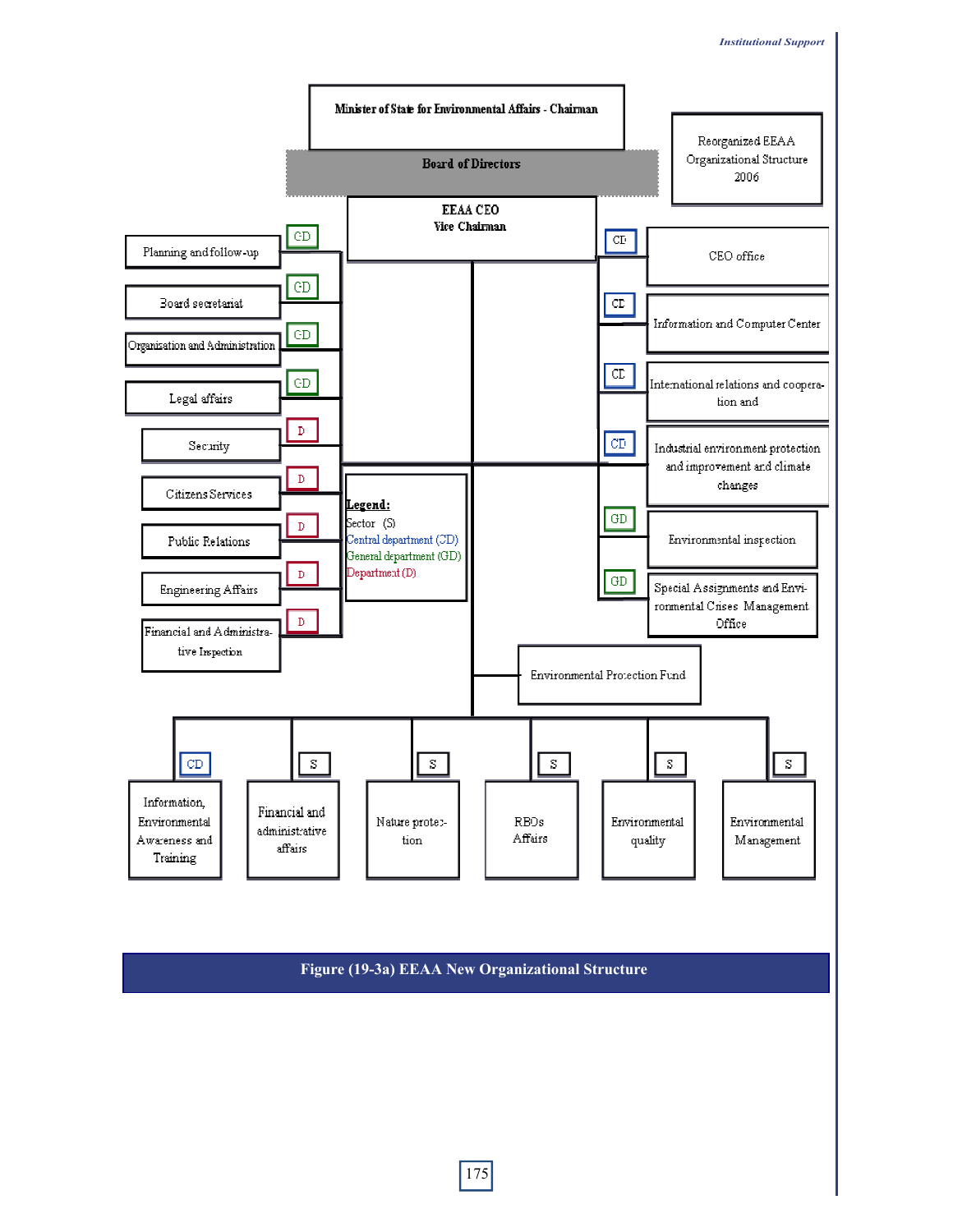

## **Decentralized Environmental Management Support System (SDEM)**

In the frame of MSEA strategy to support decentralized environmental management, enhancing governorates role in following up and managing activities related to environment status improvement on the local level. The ministry was keen to sign a cooperation protocol between MSEA and the Ministry of Local Development (MoLD) during the world Environment Day celebrations in 2003. The most significant objective of such protocol was to place EMUs under MSEA technical supervision.

Since that date, MSEA has directed support to EMUs through EMU staff training, and efficiency upgrade putting EMUs on the first steps towards effective participation in environment protection.

In light of such progress in EMUs work, it was necessary to prepare a Memorandum of Understanding (MoU) between MSEA and MoLD giving EMUs some terms of reference and powers to ensure their environmental role in their respective governorates. The MoU was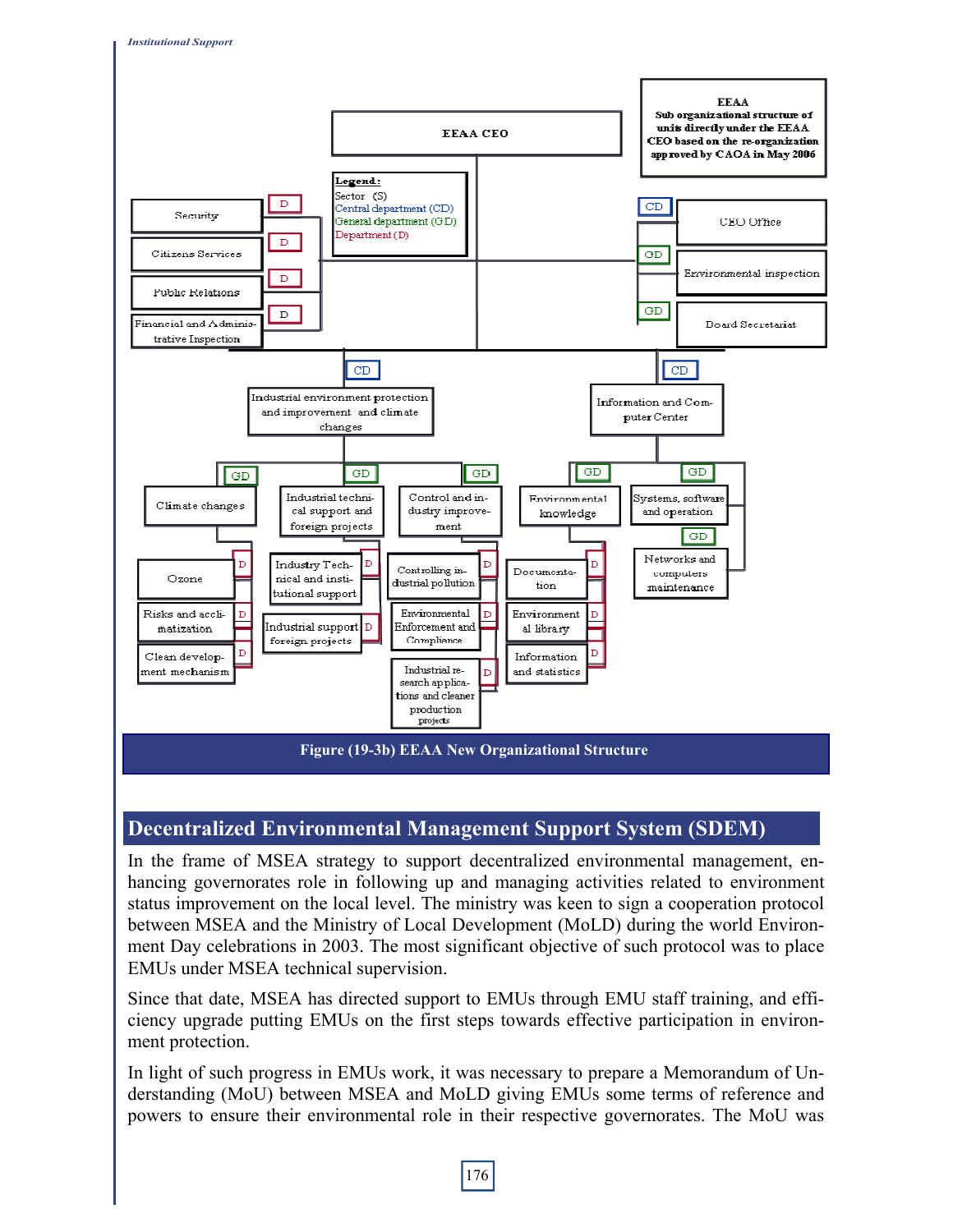signed during the World Environment Day celebrations in 2005 in support of Decentralized Environmental Management (SDEM) and for setting controls and rules regulating the relationship between RBOs and EMUs at the local level as well as establishing a High Environment Committee (HEC) in each governorate chaired by the Governor.

### **SDEM most Significant Achievements**

#### **1. Cooperation and Integration between RBOs and EMUs:**

Initiating an experimental period for testing the effectiveness of the "RBOs and EMUs Responsibilities and Roles Guidelines" through monthly meetings held between RBOs and EMUs to survey applied observations from all parties for updating the guidelines before it is finally approved.

#### **2. Institutional Capacity Building:**

- a. Annual audit and renewal of quality management system ISO 9001 have been conducted in the Suez, Mansoura, Tanta and Alexandria RBOs. A working group of qualified cadres from these RBOs has been established to assist in qualifying Cairo, the Red Sea and Aswan RBOs for implementing the ISO system under the supervision of MSEA Quality Control and Environmental Work Performance Development Department.
- b. Continuing support to EMUs, providing them with equipment enabling them to performing more developed environmental tasks.
- c. Studying methods of activating HECs in governorates. For such end, RBOs directors' participation in Governorate Executive Councils meetings has been proposed.
- d. Implementing a study for measuring RBOs performance, and undertaking a comparative evaluation for identifying RBOs possible improvement areas in order to contribute to Decentralized Environmental Management.
- e. EMUs status in new urban communities has been studied in coordination with The Ministry of Housing, Utilities and New Urban Communities to identify available potentials, cooperation and technical support aspects that could be achieved through RBOs.

#### **3. Development of Governorate Environmental Profiles (EPs):**

- a. Environmental profiles for 21 governorates have been completed published and approved by HECs in the respective Governorates. These included the governorates of: Damietta, Dakahelia, Suez, South Sinai, Beni Suef, Assiut, Sohag, Qena, Luxor, Aswan, Alexandria, Beheira, Mounofia, Ismailia, North Sinai, Port Said, Kaliobia, Giza, Fayoum, Menia and El Wadi El Gedid.
- b. Environmental Profiles for 5 more governorates are currently being developed for Gharbia, Sharqia, Kafr el Sheikh, Matrouh and Red Sea governorates.

#### **4. Development of GEAPs:**

a. Completing and publishing the GEAPs for 10 governorates: (Damietta, Dakahelia, Suez, South Sinai, Beni Suef, Assiut, Sohag, Qena, Luxor and Aswan).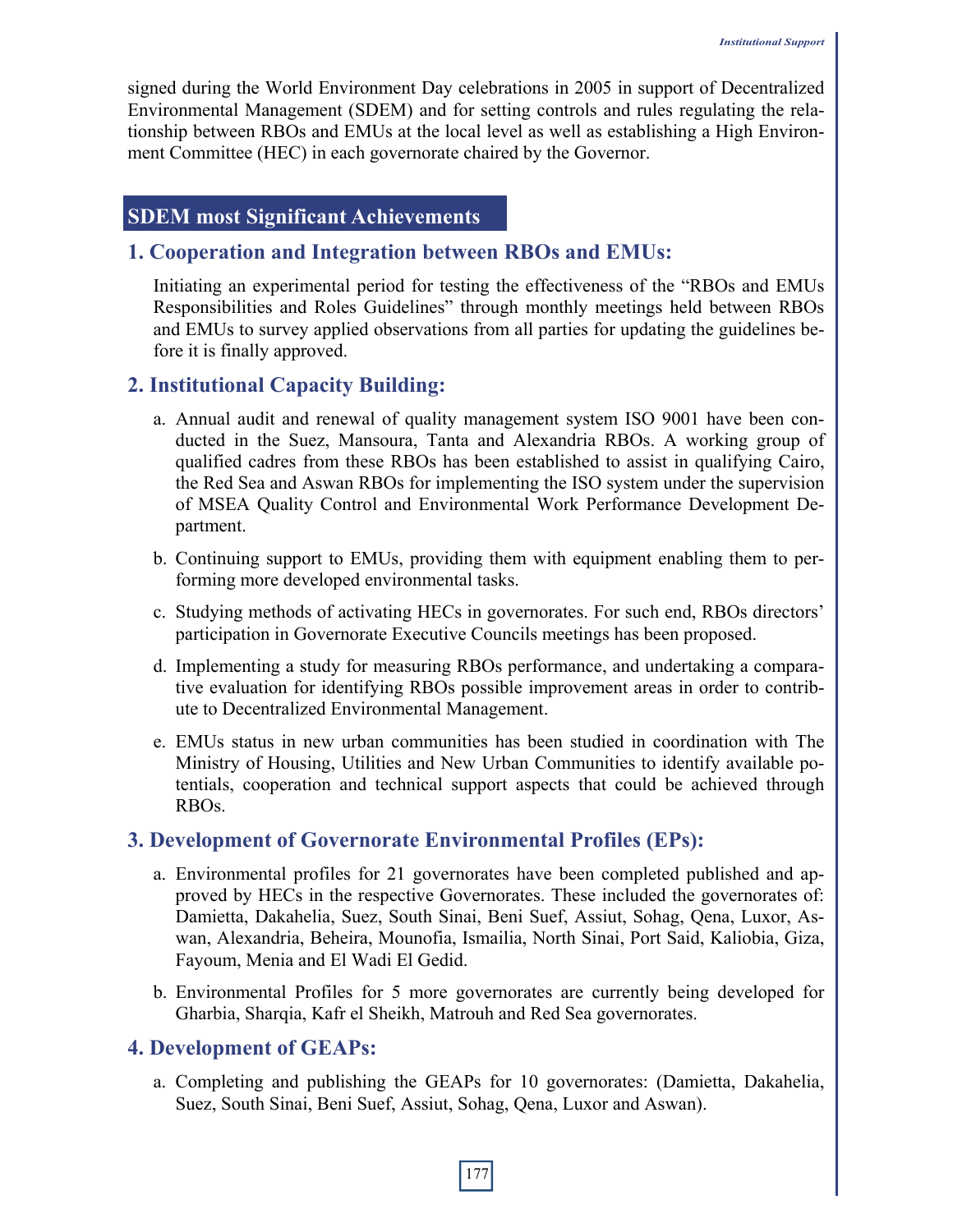b. GEAPs are currently being developed for 11 Governorates: (Alexandria, Beheira, Mounofia, Ismailia, North Sinai, Port Said, Kaliobia, Giza, Fayoum, Menia and El Wadi El Gedid).

#### **Sustainable Development in Egypt**

- Economic growth recently witnessed by Egypt taking into consideration overpopulation, poverty rates and justice in resource distribution requires the existence of knowledgeable human resources capable of maintaining and investing our natural resources for current generations without infringement on the rights of future generations. **Hence, the sustainable development process with its three economic, social and environmental dimensions would contribute to realizing the required 7.6% economic growth by 2017.**
- During the coming period, the State would be focusing on **achieving high rates of poverty elimination, provision of basic education and needs for safeguarding the Egyptian citizen health, particularly mothers and children, as well as environmental conservation which would enable the achievement of the Millennium Development Goals (MDGs).** More job opportunities would also be generated through private sector investments in three fields (exportation, medium and small projects and technology services such as: telecommunications, finance, transport and tourism).
- Investments required during the coming period are LE 181.8 billion Egyptian pounds. **This necessitates actual and prompt initiation of the sustainable development process at the national level through coordination of national sectors' plans,** and taking into consideration development in its comprehensive concept as well as the involvement of the private sector, NGOs and citizens through the support and strengthening of national capacities.
- Within this framework, the Sustainable Development National Committee has been established by virtue of decree no.74/2006 chaired by HE the Minister of State for Environmental Affairs and the membership of all line ministries and agencies concerned with development issues in Egypt. The committee will undertake the development of a National Sustainable Development Strategy and Action Plan in Egypt.

#### **Environmental Protection Fund (EPF)**

The Environmental Protection Fund was established by law no. 4/1994 on environment protection and its executive regulation. Article 14 of the Law stipulates that a special Fund shall be established within EEAA under the name of "the Environmental Protection Fund" to which shall devolve all resources resulting from various funding sources. These include State budget allocations, donations or grants from local and foreign organizations, fines and compensations collected for environmental damages. Article 15 included the allocation of EPF funds for spending on its purposes detailed in Article 8 of the Law's Executive Regulation. These include confronting environmental disasters, funding environment protection projects and the prevention of all forms of pollution.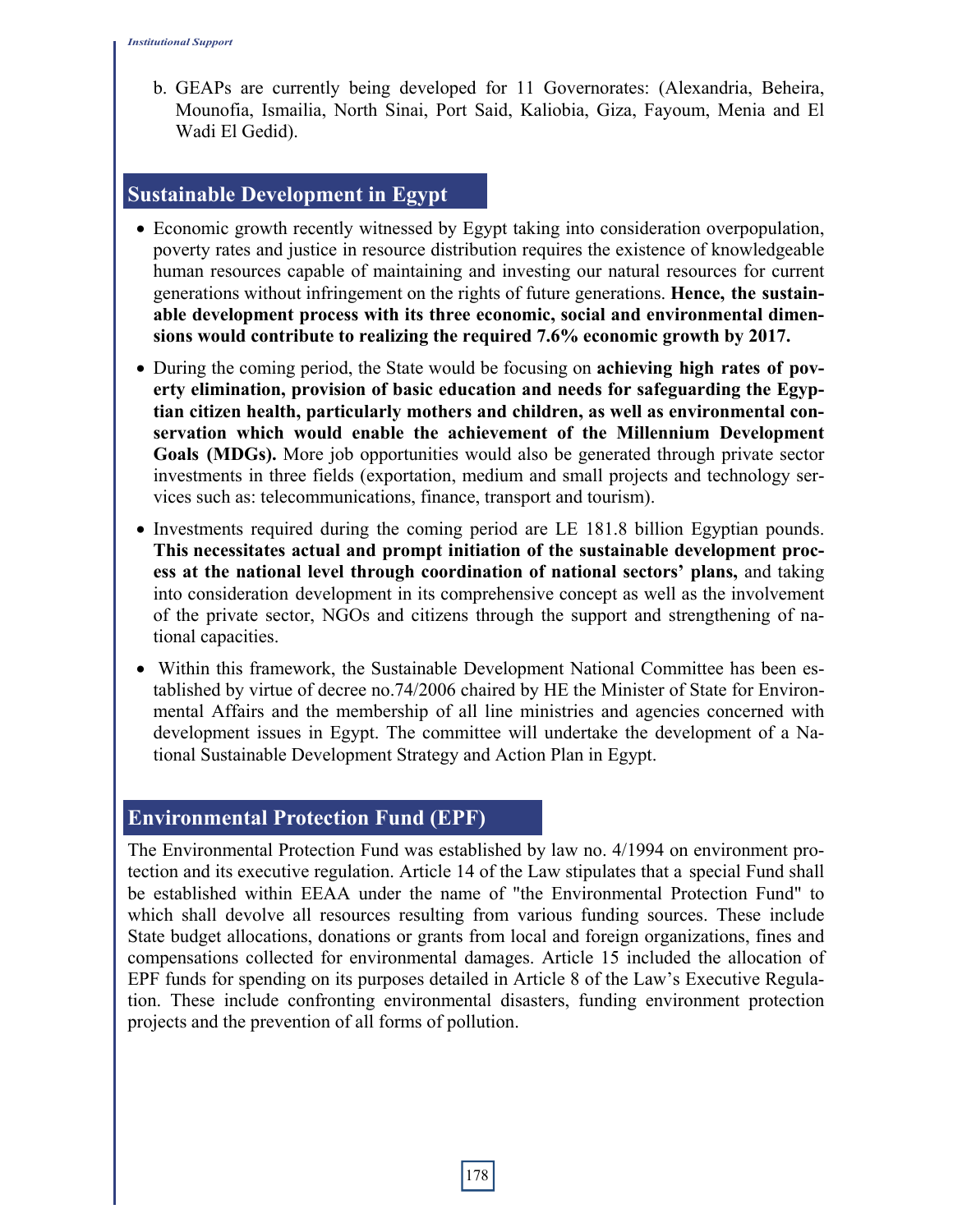# **Environmental Protection Fund Achievements (1/7/2004-30/6/2005)**

| Table (19-1) Environmental Projects Co-Funded by EPF |              |                             |                                                 |  |
|------------------------------------------------------|--------------|-----------------------------|-------------------------------------------------|--|
| <b>Project Name</b>                                  | Cost<br>L.E. | <b>Bared by EPF</b><br>L.E. | <b>Percentage of EPF</b><br><b>Contribution</b> |  |
| Green Belt                                           | 10,000,000   | 975,000                     | $9.7\%$                                         |  |
| Noise Monitoring Network -<br>Phase 1                | 2,900,000    | 2,900,000                   | $100\%$                                         |  |
| <b>Oil Pollution Prevention</b><br>Center            | 2,744,000    | 1,500,000                   | $55\%$                                          |  |
| <b>Total</b>                                         | 15,644,000   | 5,375,000                   | 35%                                             |  |

## **1. Environmental Projects Co-Funded by EPF**

## **2. Environmental Projects Directly Funded From EPF Resources:**

| <b>Table (19-2) Environmental Projects Directly Funded From EPF Resources</b>                                                                   |              |  |  |  |
|-------------------------------------------------------------------------------------------------------------------------------------------------|--------------|--|--|--|
| <b>Project Name</b>                                                                                                                             | Cost<br>L.E. |  |  |  |
| Funding constructions of rice straw biogas production plant in<br>Sharqia.                                                                      | 137,000      |  |  |  |
| Purchasing 15 incinerators for hospitals.                                                                                                       | 2,550,000    |  |  |  |
| Funding the supply of natural gas fueled lighter to replace fuel<br>oil (Mazzott) at Ikhlas Clay Brick factory in Fayoum as a pilot<br>project. | 84,600       |  |  |  |
| Funding 10 sites for mushroom production from rice straw at<br>Dakahelia.                                                                       | 100,000      |  |  |  |
| <b>Total</b>                                                                                                                                    | 2,871,600    |  |  |  |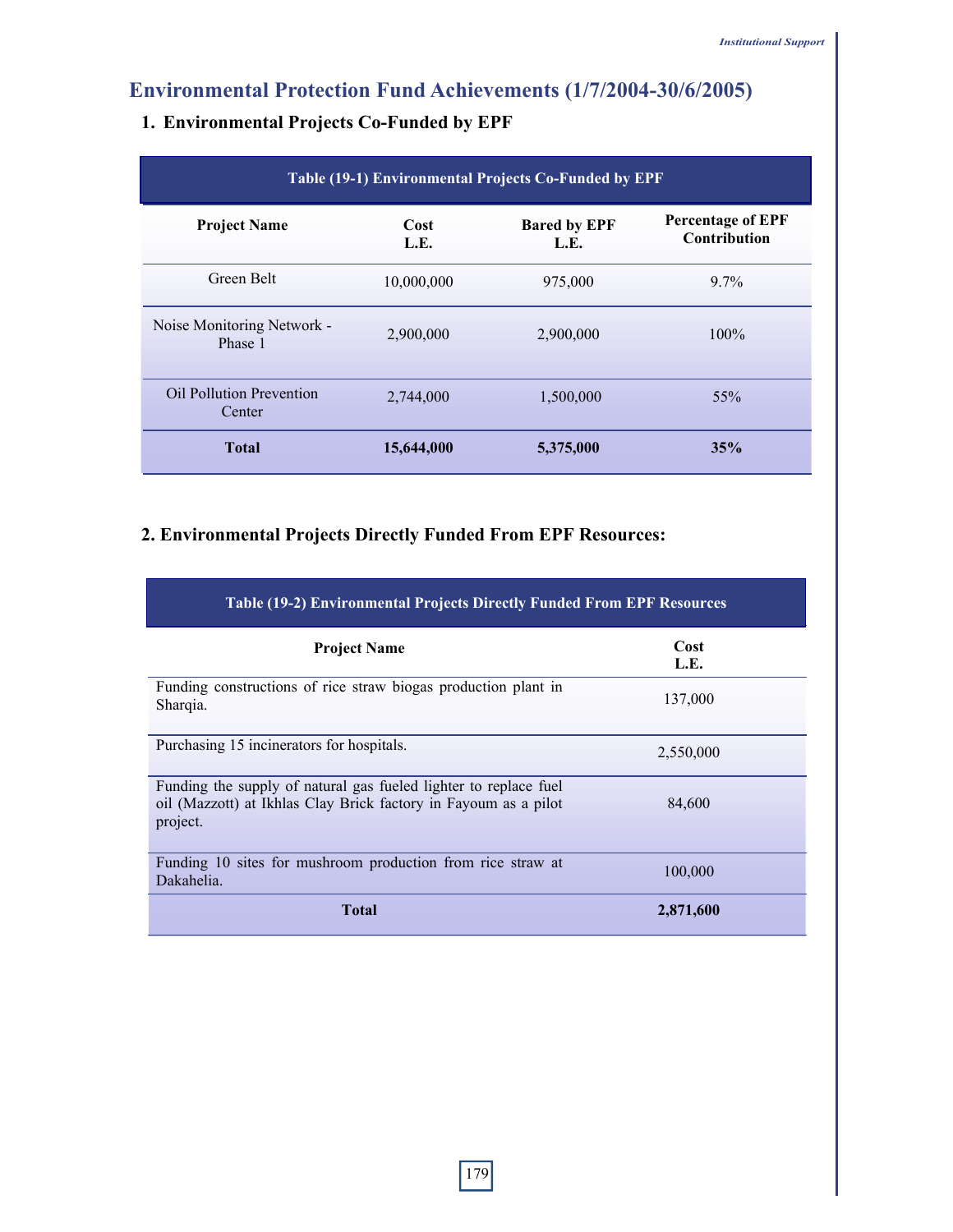# **Environmental protection fund achievements (1/7/2005 -30/6/2006)**

## **1. Environmental Projects Partially Funded by EPF**

| Table (19-3) Environmental Projects Co-Funded by EPF                |                           |                                 |                                   |  |
|---------------------------------------------------------------------|---------------------------|---------------------------------|-----------------------------------|--|
| <b>Project Name</b>                                                 | <b>Total Cost</b><br>L.E. | <b>EPF Contribution</b><br>L.E. | <b>EPF Contribution</b><br>$(\%)$ |  |
| Pollution prevention program (oil-<br>water-air)                    | 2,000,000                 | 415,000                         | 20%                               |  |
| Solid wastes management national<br>program                         | 11,000,000                | 5,000,000                       | 45%                               |  |
| Nature protection and natural protec-<br>torates management program | 17,300,000                | 2,000,000                       | 12%                               |  |
| Tree planting program and safe dis-<br>posal of treated wastewater  | 16,000,000                | 1,000,000                       | 6%                                |  |
| Information technology and environ-<br>mental monitoring program    | 2,200,000                 | 200,000                         | 9%                                |  |
| RBOs program                                                        | 7,000,000                 | 1,300,000                       | 18%                               |  |
| Greater Cairo<br>Integrated Solid<br>Wastes Management Master Plan  | 50,000,000                | 20,000,000                      | 40%                               |  |
| Total                                                               | 105,500,000               | 29,915,000                      | 28%                               |  |

### **2. Environmental Projects Directly Funded From EPF Resources (in LE million)**

| <b>Table (19-4) Environmental Projects Directly Funded From EPF Resources</b>         |                           |                                 |                                |  |
|---------------------------------------------------------------------------------------|---------------------------|---------------------------------|--------------------------------|--|
| <b>Project Name</b>                                                                   | <b>Total Cost</b><br>L.E. | <b>EPF Contribution</b><br>L.E. | <b>Type of</b><br>Contribution |  |
| Funding the supply of 300 compactors for agri-<br>cultural wastes disposal            | 16,200,000                | 4,200,000                       | Grant                          |  |
| Purchasing 13 medical incinerators for Hospi-<br>tals                                 | 2,210,000                 | 2,210,000                       | Grant                          |  |
| Establishing Eco-friendly Automatic Slaughter-<br>house at Shebin Markaz in Dakahelia | 549,000                   | 350,000                         | Grant                          |  |
| Conversion of 50 gas fueled brick factories in<br>Arab Abu Sa'ed                      | 50,000,000                | 1,500,000                       | Support interest rate          |  |
| <b>Total</b>                                                                          | 68,959,000                | 8,260,000                       | 12%                            |  |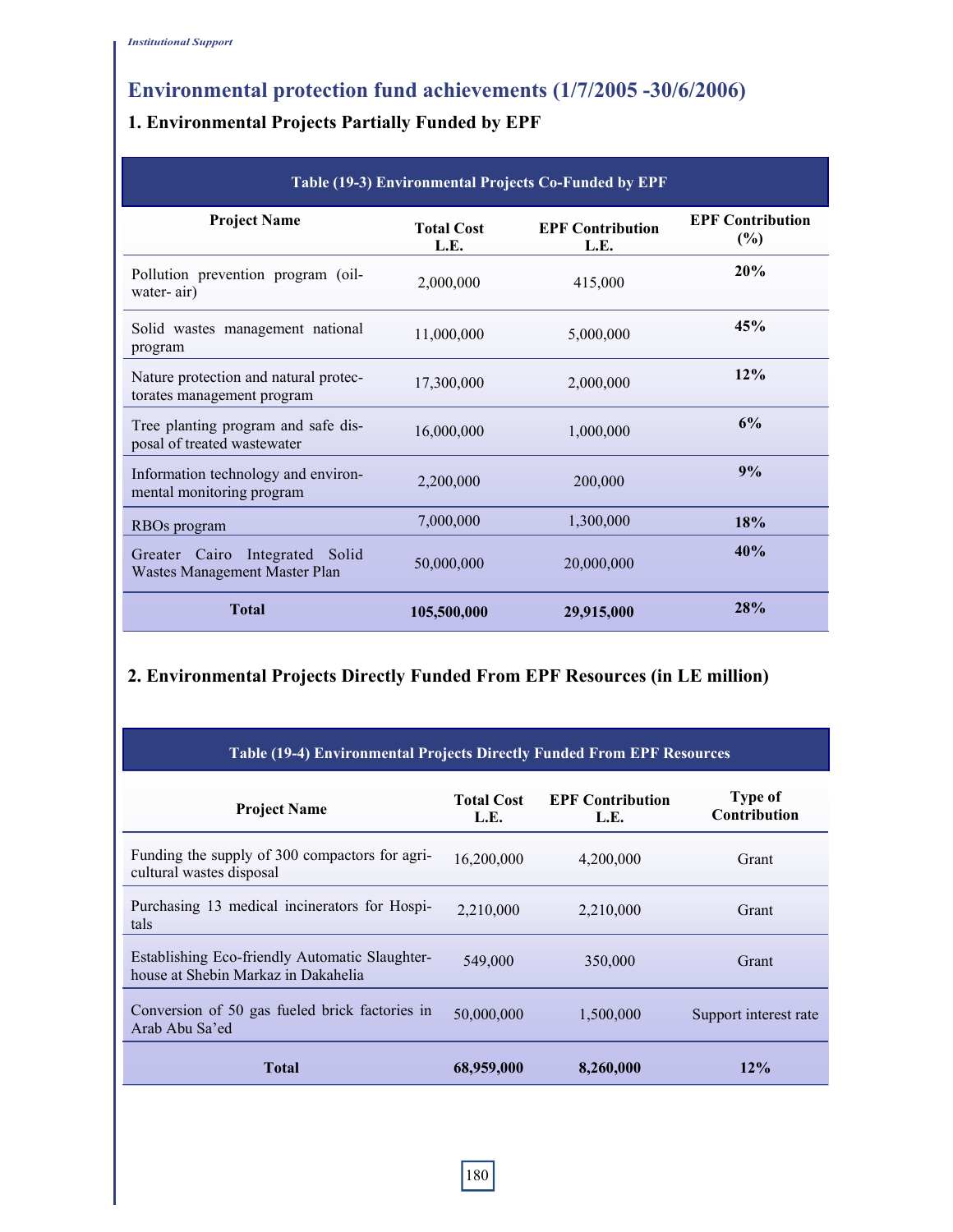## **3. Environmental Projects EPF Contributed in the Management of their Funding**

a. Governorates Environmental Projects Support Program

| <b>Table (19-5) Governorates Environmental Projects Support</b> |                                       |                                                             |                           |  |
|-----------------------------------------------------------------|---------------------------------------|-------------------------------------------------------------|---------------------------|--|
| Project purpose                                                 | <b>Project participating Entities</b> | <b>Financial cost till</b><br>31/12/2006<br>In L.E. million | <b>Number of Projects</b> |  |
| Solid Wastes Disposal in<br>Beni Suef and Aswan                 | • Danish entity                       | $\bullet$ Beni Suef: 11.1                                   | 13 Projects               |  |
| Governorates                                                    | • Beni Suef Governorate               | • Aswan: $14.2$                                             | 16 Projects               |  |
|                                                                 | • Aswan Governorate                   |                                                             |                           |  |
|                                                                 | • Environmental protection Fund       |                                                             |                           |  |

b. Achieving Compliance in Industry Program (ACI)

| Table (19-6) Industry Environmental Compliance Program           |                                   |                                                             |                              |  |
|------------------------------------------------------------------|-----------------------------------|-------------------------------------------------------------|------------------------------|--|
| Project purpose                                                  | Project<br>participating Entities | <b>Financial cost till</b><br>31/12/2006<br>In L.E. million | Number of<br><b>Projects</b> |  |
| Small and medium industrial projects en-                         | • Danish entity                   | 20                                                          | 30                           |  |
| vironmental compliance for using clean<br>production technology. | $\bullet$ MSEA                    |                                                             |                              |  |
|                                                                  | $\bullet$ EFI                     |                                                             |                              |  |
|                                                                  | $\bullet$ EPF                     |                                                             |                              |  |

#### c. Mushroom Production from Rice Straw

| Table (19-7) Mushroom Production from Rice Straw |                                                 |                                                                                                   |                                 |  |
|--------------------------------------------------|-------------------------------------------------|---------------------------------------------------------------------------------------------------|---------------------------------|--|
| Project purpose                                  | <b>Project participating</b><br><b>Entities</b> | <b>Estimated financial cost</b><br>per project                                                    | Number of projects              |  |
| Mushroom production<br>from rice straw           | • Naser Social Bank                             | LE 6000 to LE 10000 per<br>project, Loan from Naser<br>Social Bank at 7% interest<br>over 5 years | Planed for 2006:<br>20 projects |  |
|                                                  | $\bullet$ Gharbia Governorate                   |                                                                                                   |                                 |  |
|                                                  | • Dakahelia Governorate                         |                                                                                                   |                                 |  |
|                                                  | $\bullet$ EPF                                   |                                                                                                   |                                 |  |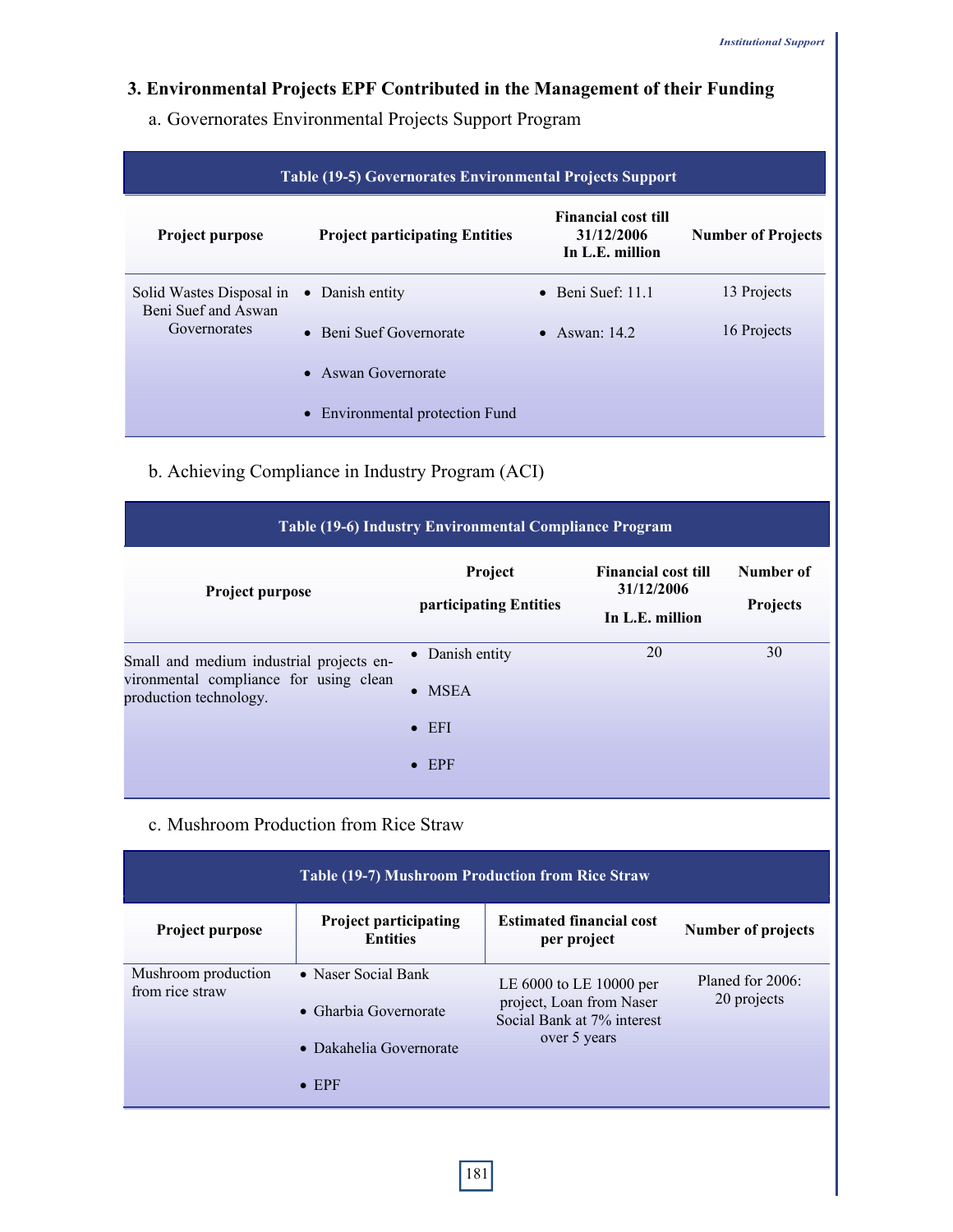# **Environmental protection fund achievements (1/7/2006 -30/6/2007)**

#### **1. Funding environmental projects**

| Table (19-8) supporting environmental projects 2006 / 2007                          |                             |                                       |                             |  |
|-------------------------------------------------------------------------------------|-----------------------------|---------------------------------------|-----------------------------|--|
| <b>Contribution Type</b>                                                            | EPF<br>Contribution<br>L.E. | <b>Total Financial</b><br>Cost (L.E.) | <b>Project Name</b>         |  |
| Funding the supply of 500 manual<br>compactors for agricultural wastes<br>disposal. | 3,750,000                   | 3,750,000                             | Grant /loan                 |  |
| Converting 100 taxi vehicles to natural<br>gas                                      | 1,500,000                   | 5,800,000                             | Subsidized interest<br>rate |  |
| <b>Matrouh Coasts Protection Project</b>                                            | 500,000                     | 6,000,000                             | Grant                       |  |
| Establishing a Sanitation Network at<br>Soflaq village in Sohag - Phase 2           | 87,000                      | 380,000                               | Grant                       |  |
| <b>Total</b>                                                                        | 5,837,000                   | 15,930,000                            | 37%                         |  |

## **NGO Support**

NGOs have played an important role in environment protection and in raising environmental awareness, particularly in recent years. They can adopt public issues on behalf of the society to replace unsustainable development models by sustainable ones. Such NGOs have the experience enabling them implement the sustainable development mechanism.

In view of NGOs crucial role, Agenda 21 has set a general framework to strengthen NGOs role as a partner in achieving sustainable development.

At the national level, the President of the Republic Directive has emphasized the importance of integrating NGOs role to allow public control being the stakeholders and partners capable of protecting the environment.

MSEA has also enhanced dialogue with NGOs and worked on strengthening national partnership and cooperation with NGOs.

# **MSEA Efforts in Activating the of Environmental NGOs'**

## **1. Establishing the NGOs Unit within MSEA:**

In June 2002, EEAA Board of Directors has agreed on establishing an NGO unit, having the following objectives: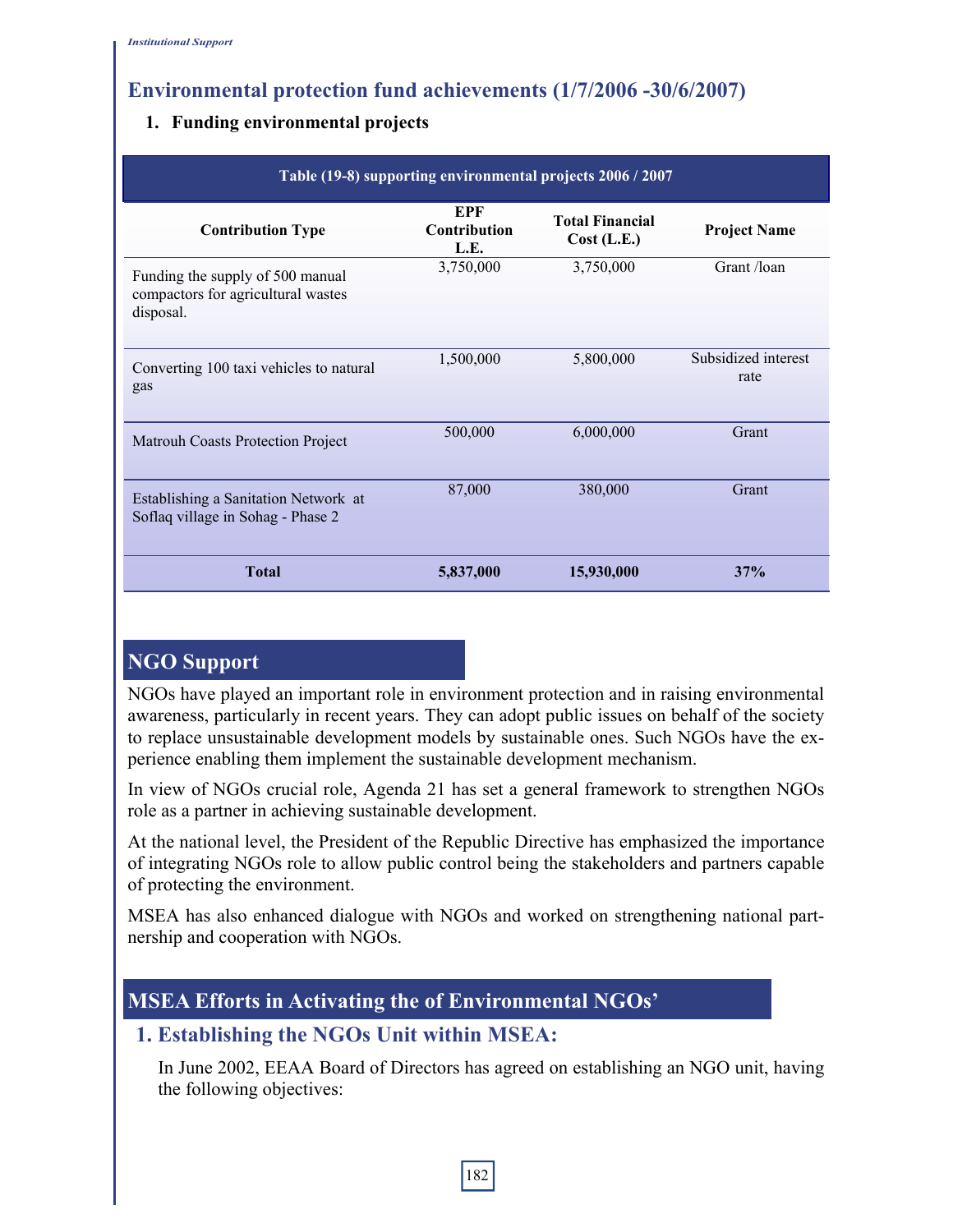- Cooperating with the NGO General Federation in the field of environment protection and development through the Federation's training programs.
- Following-up environmental projects implemented with NGOs.
- Identifying civic environmental work priorities.
- Organizing environmental awareness raising campaigns in participation with NGOs.
- Organizing national conferences to advertise successful environmental initiatives that could be replicated.

## **2. Participation with NGOs in Implementing some Environmental Projects:**

- In view of the clear role and impact of NGOs in achieving environment protection, MSEA has worked on strengthening common dialogue and cooperation with them.
- MSEA and EEAA have provided technical assistance to, and participation with, NGOs in environmental projects. In this framework, 17 workshops were held in governorates with the purpose of strengthening dialogue with NGOs, explaining National Environmental Action Plans (NEAPs) and selecting environmental projects of priority to local community so they can participate in. As a result, 158 participatory environmental projects have been implemented with a total budget of EGP 2 million.

## **Civil Society Initiative and Community Development Support Project (in cooperation with The Canadian side)**

- 1. Implementing 19 projects in municipal and agricultural solid wastes in Menia and Ismailia governorates with EGP 2.4 million funding.
- 2. Training 28 NGOs and CDAs.
- 3. Designing and printing 3000 copy of NGO capacity development brochures.
- 4. Designing the project funding mechanism from EPF by the approval of EPF BoD under the leadership of HE the Minister of the State for Environmental Affairs.
- 5. Designing EFP-funded SSEIP.

**6.** Developing NGO Unit Strategic Plan proposal (implementing 132 environmental projects with EGP 4.16 million funding as part of the presidential electoral platform until 2012).

## **MSEA Gender Unit Achievements**

#### **Major Projects**

- 1. Implementing the EU funded Women Environmental Awareness Support Project for the protection of water resources of the Mediterranean Basin countries (GEWAMED) aiming at incorporating the social dimension in Water Resources Management Programs.
	- Developing a website on gender and water resources.
	- Supporting awareness programs of the importance of water sources protection and the impact of water pollution on health.